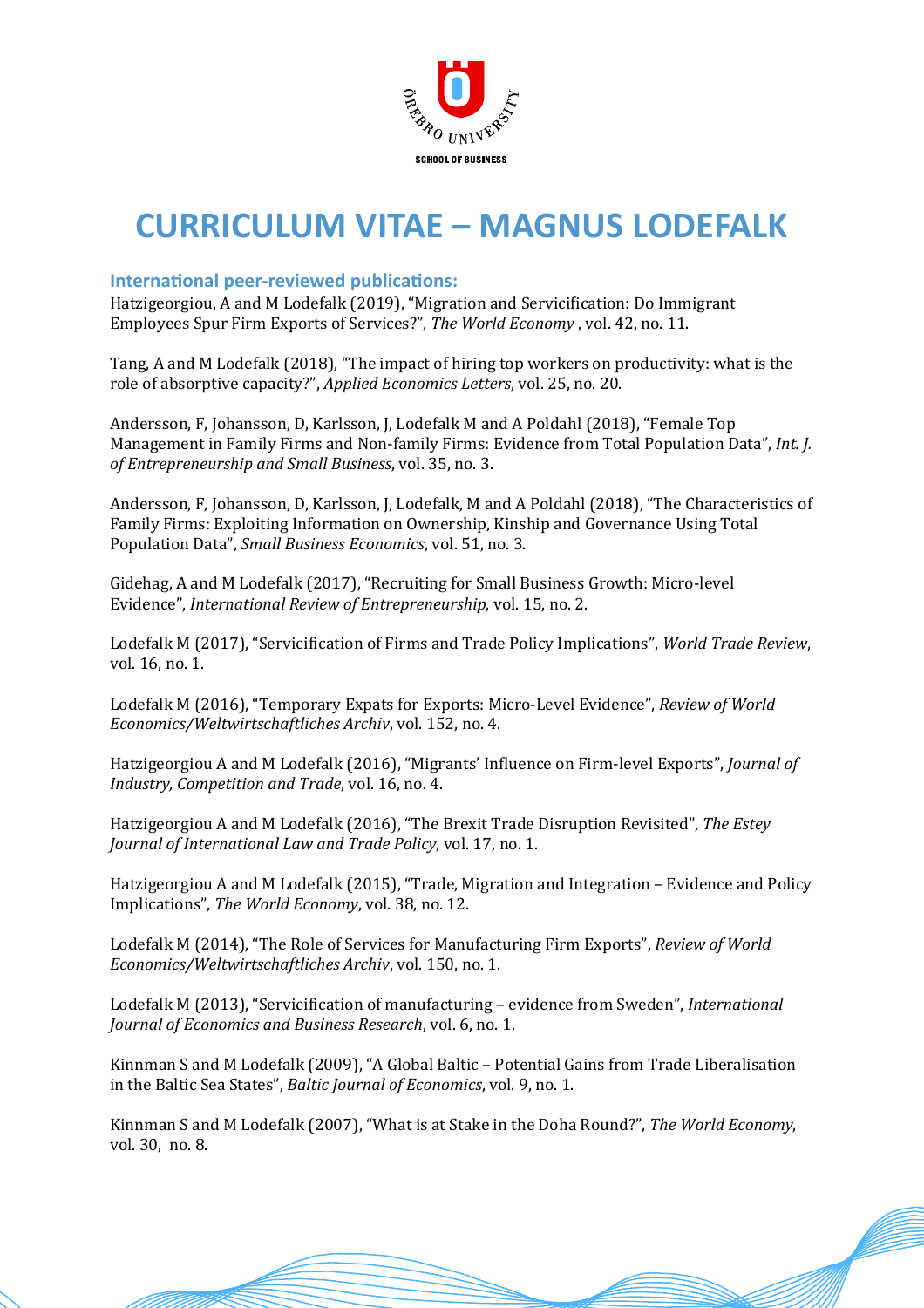Lodefalk M and M Storey (2005), "Climate Measures and WTO Rules on Subsidies", *Journal of World Trade*, vol. 28, no. 1.

Lodefalk M and J Whalley (2002), "Reviewing Proposals for a World Environmental Organisation", *The World Economy*, vol. 25, no. 5.

#### **Other work published:**

(2020) "Stå på giganters axlar", *Ekonomisk Debatt*, Editorial, vol. 48, no. 5.

(2020) "Globalization on hold or in reverse?", TIISA Policy Brief 2020-1, Trade & Investment in Services Associates.

(2020) "Globalisering, var god dröj", *Kvartal*, 9 April.

(2019) "The effects of export credit guarantees on firm performance", CEPR, *VoxEU.org*, Blog column, 11 December. (Together with Agarwal, Stenberg, Tang, Tano and Wang)

(2019) "Utrikeshandel, löner och rörlighet" in Stern, L (ed.) En dynamisk arbetsmarknad, Dialogos. (Together with Kyvik-Nordås and Tang)

(2019) "Statliga garantier i utrikeshandeln – mönster, effekter och reflektioner", *Ekonomisk Debatt*, vol. 47, no. 8. (Together with Tang and Tano)

(2018) "Den trumpska hästen", *Ekonomisk Debatt*, Editorial, vol. 46, no. 5.

(2018) "Svenska affä rsänglar – hur lyckas de med sina investeringar?", *Ekonomisk Debatt*, vol. 46, no. 3. (Together with F W Andersson)

(2017) "Behovet av en ny handelspolitik", *Ekonomisk Debatt*, Editorial, vol. 45., no. 6.

(2016) "Brexflektioner – vilka blir de ekonomiska konsekvenserna av att Storbritannien lämnar EU?", *Ekonomisk Debatt*, vol. 44, no. 6. (Together with A Hatzigeorgiou)

(2016) Kunskapsöverföring för tillväxt – Sambanden mellan produktivitet och rekrytering av nyckelkompetens hos små och medelstora företag, Growth Analysis, Sweden, PM 2016:12. (Together with Anton Gidehag)

(2015) "Migration kan främja internationalisering", *Ekonomiska Samfundets Tidskrift*, vol. 69, no. 1. (Together with A Hatzigeorgiou)

(2015) "Cross-border movement of persons stimulate trade", CEPR, *VoxEU.org*, Blog column, 14 October. (Together with E Anér and A Graneli)

(2015) "Utlandsfödda kan främja företagens export av tjänster" (Foreign-born promote firms' export of services), *Ekonomisk Debatt*, vol. 43, no. 6. (Together with A Hatzigeorgiou)

(2015) Migration och företagens internationalisering – en kunskapsöversikt (Migration and firms' internationalisation – a survey), Delmi, Kunskapsöversikt  $2015:4$ . (Together with A Hatzigeorgiou)

(2015) "Atithi Devo Bhava?" (The guest is equivalent of God?), Observer Research Foundation, Issue Brief no. 91. (Together with N Agarwal)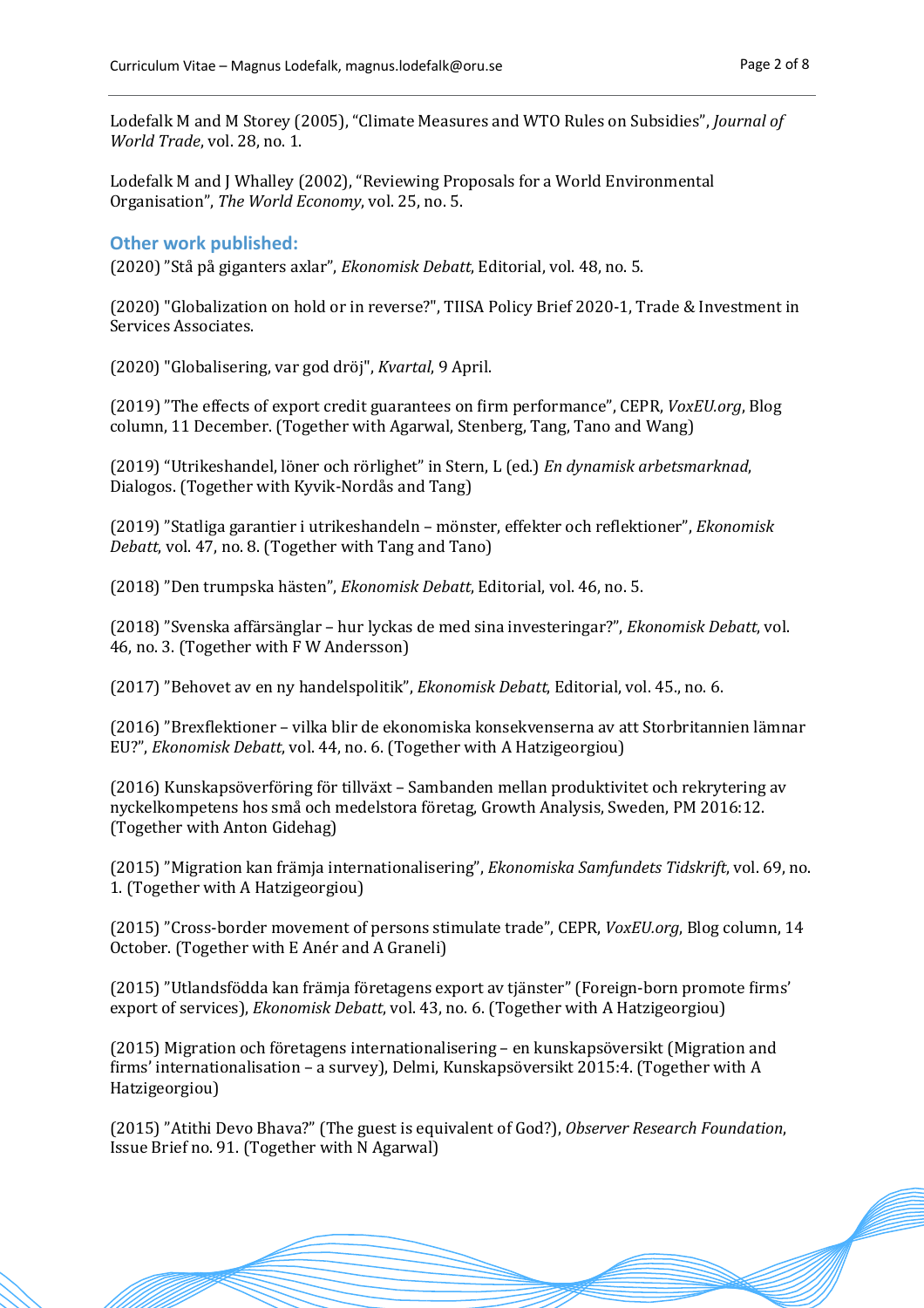(2015) "Getting more out of India's 'Tourist Visa on Arrival' scheme", *International Growth Centre*, Ideas for India, Blog column, 10 April. (Together with N Agarwal)

(2015) How Cross-Border Movement of Persons Facilitates Trade - The Case of Swedish Exports, National Board of Trade, Sweden, Report 2015:2. (Together with A Graneli)

 $(2015)$  "Tear down the trade policy silos! Or, how the servicification of manufacturing makes divides in trade policy-making irrelevant", CEPR, *VoxEU.org*, Blog column, 16 January.

(2014) Utlandsfödda och företagens internationalisering – ett lyft för tjänsteexporten? (Foreignborn and firms' internationalisation – a boost for exports of services?), Swedish Entrepreneurship Forum, Globalisation Report no. 7. (Together with A Hatzigeorgiou)

(2013) Tackling Barriers to Firm Trade: Liberalisation, Migration, and Servicification, Örebro University, Örebro Economic Studies no. 23, Doctoral Thesis.

(2013) "Hur undervisar vi i nationalekonomi?" (How do we teach economics?), *Ekonomisk Debatt*, Forum, vol. 41, no. 1.

(2012) "Utlandsfödda främjar företagens utrikeshandel" (Foreign-born promote firm's foreign trade), *Ekonomisk Debatt*, vol. 40, no. 5. (Together with A Hatzigeorgiou)

(2011) Mångfald och internationalisering – Utlandsfödda personer bidrar till internationalisering av svenska företag, Swedish Agency for Economic and Regional Growth, Report. (Together with A Hatzigeorgiou)

(2010) Servicification of Swedish manufacturing, National Board of Trade, Sweden, Report 2010:1.

(2007) Potential Gains from Trade Liberalisation in the Baltic Sea Region, National Board of Trade, Report. (Together with S Kinnman)

(2006) Economic Implications of the Doha Round, National Board of Trade, Sweden, Report. (Together with S Kinnman)

(2006) Capacity Building on WTO and Environmental Protection, Swedish Environmental Protection Agency, Book.<sup>1</sup> (Together with M Storey et al)

(2005) Climate and Trade Rules - harmony or conflict, National Board of Trade, Sweden, Report.

#### **9 Selected working papers:**

Borchert, I et al (2020). "Digital Technologies, Services and the Fourth Industrial Revolution", Trade and Investment in Services Associates (TIISA), Working Paper 2020-02.

Kyvik Nordås, H, Lodefalk, M and A Tang (2019), "Trade and jobs: a description of Swedish labour market dynamics", Örebro University, Working Paper 2019:2.

Lodefalk, M, Tang, A, Tano, S Agarwal, N and Z Wang (2018), "Institutions for Non-Simultaneous Exchange: Microeconomic Evidence from Export Insurance", Örebro University, Working Paper 2018:12, and Ratio, Working Paper 316. (Submitted)

<sup>&</sup>lt;sup>1</sup> Book published by the Swedish Environmental Protection Agency.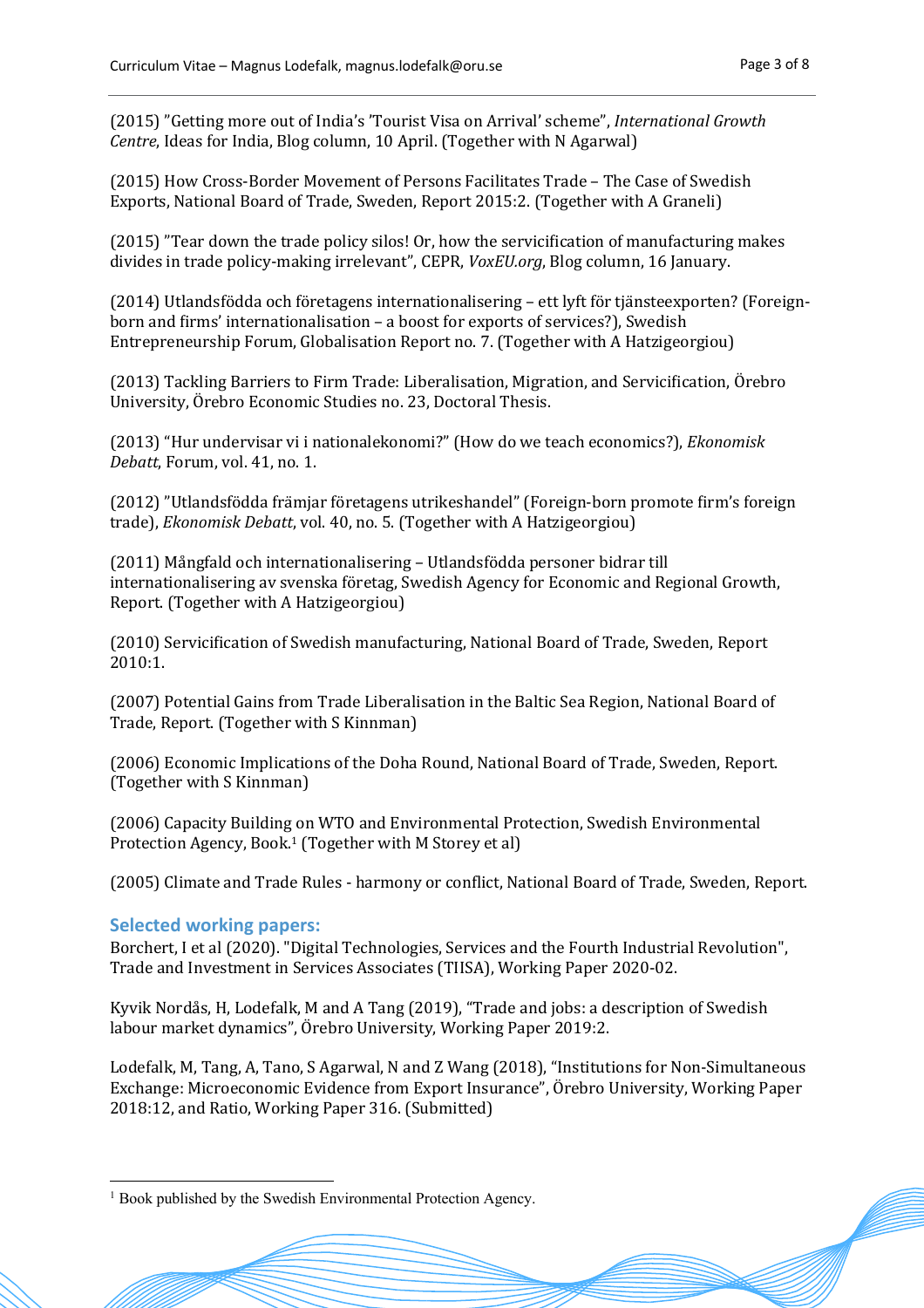Hatzigeorgiou, A and M Lodefalk (2018), "Do Migrants Facilitate Internationalization? A Review of the Literature", Örebro University, Working Paper 2018:11, and Global Labor Organisation, Discussion Paper 2018:287.

Lodefalk, M and H.K. Nordås (2017), "Trading firms and trading costs in services: The case of Sweden", Örebro University, Working Paper 2017:4.

Hatzigeorgiou, A, Karpaty, P, Kneller, R and M Lodefalk (2016), "Do Immigrants Spur Offshoring? Firm-Level Evidence", Örebro University, Working Paper 2016:7, and Ratio Working Paper 282.

#### Education:

*PhD* in economics, Örebro University, Sweden, 2010-2013, defended 14 June 2013 Opponent: Prof Holger Görg, Christian-Albrechts University, Kiel, Germany Examiners: Prof Karolina Ekholm, Stockholm University/Central Bank of Sweden; Ass Prof Fredrik Heyman, Research Institute of Industrial Economics (IFN); Prof Sune Karlsson, Örebro University

Discussant at Final Seminar: Prof Martin Andersson, Lund University Supervisors: Prof Fredrik Sjöholm, Lund University/IFN; and Prof Pär Hansson, Örebro University/Growth Analysis 

*MSc studies in economics* (exchange student from Stockholm University), University of Western Ontario, Canada, 1999/2000

*BA in political science*, University of Växjö, Sweden, 2004

*BSc in economics*, Stockholm University, Sweden, 2000

Language studies (German and Spanish), Goethe and Malaca Institutes, Germany and Spain, 98-99.

#### **Professional background:**

Current positions:

- *Research Fellow,* Global Labor Organisation, Nov 2018-
- Researcher, Ratio Institute, Sweden, Sep 2016-
- Associate Prof., Örebro University, Sweden, May 2017-
	- $\circ$  Research leader (together with D Johansson), The research group on Entrepreneurship, Family Firms, Globalisation and Institutions (EFGI). Örebro University, Fall 2017-
	- $\circ$  Teaching a graduate course in corporate finance and parts of the basic applied econometrics course.
- *Co-Director*, Jean Monnet Trade and Investment in Services Associates (TIISA) Network, Fall 2018-
- *Founder, Sörby Economics AB, Örebro, Sweden, 2010-*Consultancy in economic research and development. (Business founded in 2010. Operations transferred to limited company in 2014.)

## **Previous positions:**

*Research Fellow in Economics*, On rebro University, Sweden, Feb 2014-Dec 2017

• Postdoc research position incl. comprehensive teaching and leadership training program *Senior Adviser and Trade Economist (since 2008 and 2006, respectively)*, Department for Trade and Policy Developments, National Board of Trade (Kommerskollegium), Sweden 2003-2014 (paternity leave 2007, and on leave Oct 2010 – Aug 2013)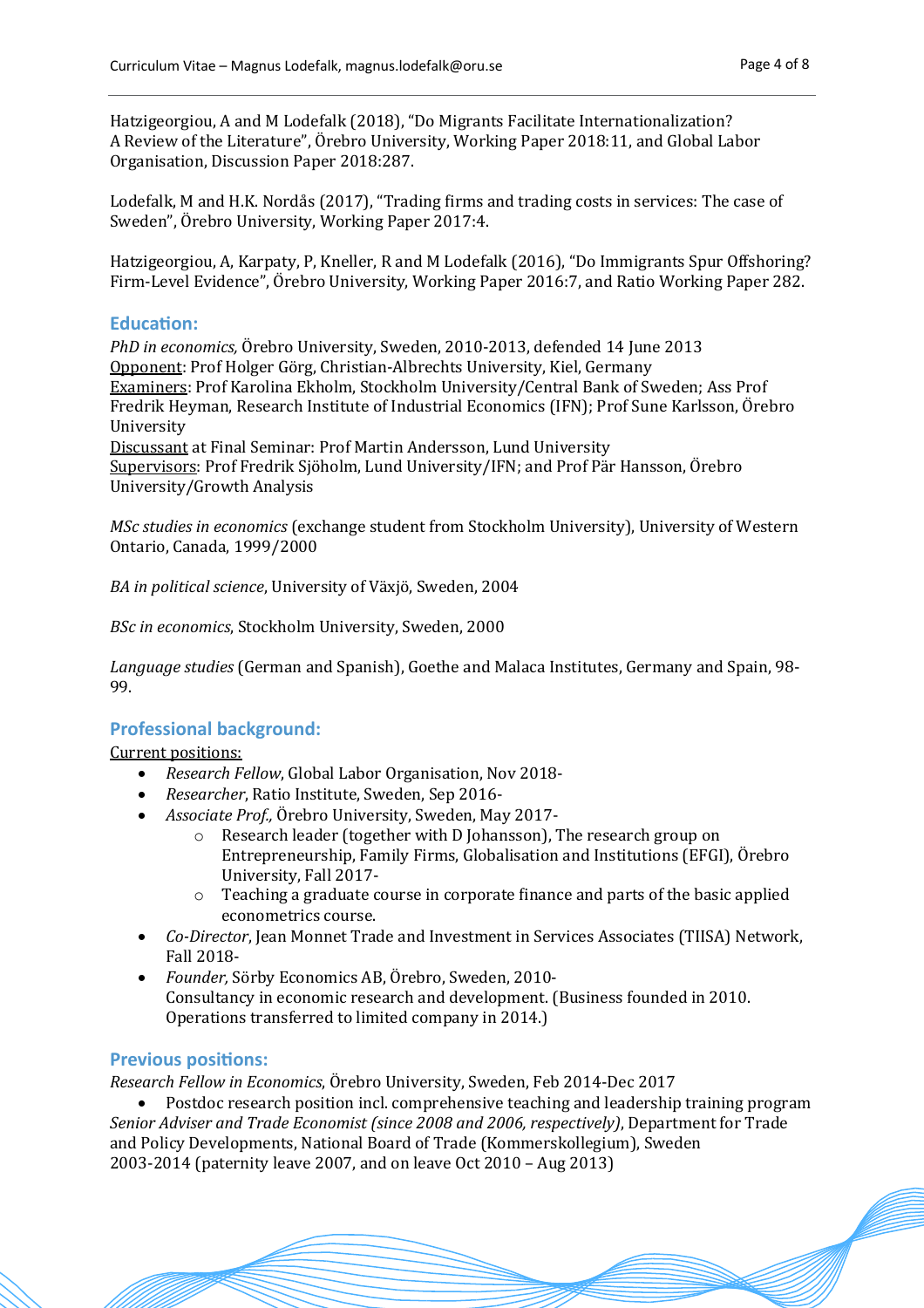- Responsible for support to the Department on economic analysis of trade and trade policy.
- General economic analysis in the field of trade and trade/investment, including responsibility for CGE modelling.
- (Member of the EC-Commission Network for European Trade Economist, 2005-2013) Lecturer in *Economics*, Örebro University, Sweden, Oct 2010-Feb 2014
	- Teaching a graduate course on the international trading system

*Senior officer*, International department, The Social Security Administration, Sweden, 2001-2003 *Officer*, International department, The Social Security Administration, Sweden, 2001 *Graduate Research Assistant* for Prof John Whalley, Department of Economics, UWO, Canada, 2000

This involved *i.a.* providing input to a research project on a World Environmental Organisation.

*Internship*, Swedish Cooperative Centre (a development assistance NGO), Stockholm, Sweden, 2001.

*Communicator*, Bite Telemarketing, 1996-1997

## **Research visits:**

Kiel Institute for the World Economy (IfW), Germany, May 2015, and November-December 2016.

Nottingham Centre for Research on Globalisation and Economic Policy (GEP), UK, June 2012.

## **Other work:**

*Editorial board member*, Journal of the Swedish Economic Association, 2017- *Reference group member*, The micro-data on-line (MONA) reference group, Statistics Sweden, March 2012- November 2017.

*Boardmember*, Jusek (trade union for economists *et al*), National Board of Trade, 2003-2005. *Contact person*, Saco (trade union), Social Security Administration, Gotland, 2002-2003. Volunteer, Student Resource Center, UWO, Canada, 1999-2000.

## **Awards:**

- Ian Wallander & Tom Hedelius Foundation, 3-year research grant (156k USD), May 2019
- Erasmus+, three-year education and research grant  $(\text{\textsterling}300\,000)$ , July 2018 (co-investigator)
- Torsten Söderberg Foundation, two-year research grant (147k USD), December 2016
- Wallander post-doctoral three year research grant (207k USD), Ian Wallander and Tom Hedelius Foundation, December 2013
- Sven and Dagmar Saléns Stiftelse, for a visiting PhD student position at the Leverhulme Centre for Research on Globalisation and Economic Policy, University of Nottingham, United Kingdom, June - July 2012, Supervisor Prof Richard Kneller.
- Örebro Enskilda Handelsförenings Stiftelse, award for scientific paper, June 2012.

## **Computer skills:**

SQL, Stata, LaTeX, GEMPACK/GTAP, MS Office and databases such as WITS

## **Invited presentations include:**

- Export Credit Agency, Sweden, presentations, 18 September 2019
- National Board of Trade, Sweden, seminar, 21 March, 2019.
- University of Minho, Portugal, seminar, 18 April 2018.
- Research Institute of Industrial Economics (IFN), seminar, 14 February 2018.
- OECD expert meeting on services trade policy, structural transformation and labour market adjustments, Paris, 29 January, 2018.
- OECD Conference of the Global Forum on Productivity, Hungary, 26 June 2017.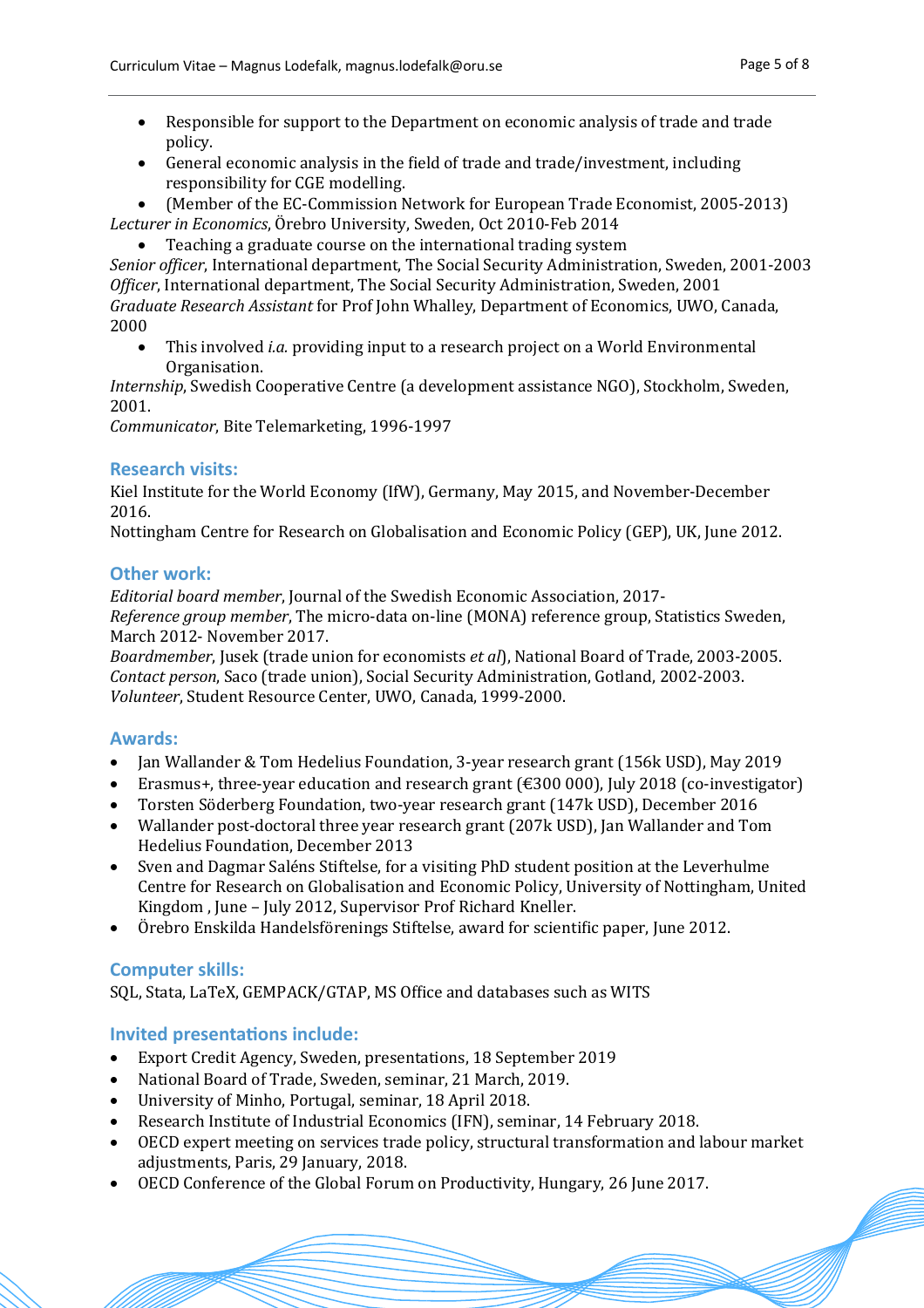- Kommuninvest of Sweden, annual meeting of members, panellist, 20 April 2017.
- Kiel Institute for the World Economy, Germany, seminar, 2 December 2016.
- Ministry of Enterprise and Innovation, Sweden, presentation, 25 November 2016.
- Enterprise Research Centre, Birmingham, United Kingdom, Seminar on Institutions and High Growth Entrepreneurship, 20 September 2016
- Ästa Forum, conference arranged by Region Halland, Swedish Confederation of Industry (Halland) and Business Halland, 4 February 2016
- National Institute of Economic Research, Sweden, 3 November 2015.
- Ministry of Finance, Sweden, seminar, 3 November 2015.
- Kiel Institute for the World Economy, Germany, seminar, 21 May 2015.
- Herbert Felix Institute, Eslöv, Sweden, 28 April 2015.
- OECD Trade Committee, breakfast seminar arranged by the National Board of Trade and Swedish Delegation, Paris, 5 November 2014.
- County Administrative Board, Stockholm, Sweden, 5 December 2014.
- County Administrative Board, Örebro, Sweden, 26 September 2014
- Entrepreneurship and Small Business Research Institute, Stockholm, Sweden, 14 May 2014
- County Administrative Board, Stockholm, Sweden, 9 April 2014
- Regional Development Council, Örebro, Sweden, 28 March 2014
- Municipality of Sundsvall, Sweden, 31 October 2013
- Foreign Ministry, Sweden, 11 September 2013
- Lund University, Department of Economics, seminar, Sweden, 16 January 2012.
- Lund University, Department of Economics, seminar, Sweden, 18 October 2011.
- EU-Commission, Brussels, Belgium, 19 March 2010
- EU Trade Economist Network, Haag, Netherlands, 9 October 2009
- EU Trade Economist Network, Barcelona, Spain, September 2006
- Royal Institute for International Affairs workshop on trade and climate relationship, London 2005
- UNFCCC, COP10, side-event arranged by UNCTAD and ICTSD, Buenos Aires, 2004

# **Presentations at peer-reviewed conferences:**

- Trade in Services and Investment Associates (TIISA) Annual Conf, Switzerland, Sept 2019
- FREIT: LETC Conference, Izola, Slovenia, June 2019
- 94<sup>th</sup> Western Economic Association Int. Conference, San Francisco, USA, June, 2019
- SNEE Annual Conference, Lund, Sweden, November 2018 (presented by Tang)
- SNEE Annual Conference, Malmö , Sweden, October 2017
- ETSG Annual Conference, Florence, Italy, September 2017
- American Economic Association Annual Meeting, San Francisco, USA, January 2016
- 6<sup>th</sup> International Conference on "Economics of Global Interactions: New Perspectives on Trade, Factor Mobility and Development", Bari, Italy, September 2015
- ETSG Annual Conference, Munich, Germany, September 2014
- International Study Group on Exports and Productivity (ISGEP) Conference, Stockholm, Sweden, September, 2012
- National Conference in Economics, Stockholm, Sweden, September 2012 (poster)
- National Conference in Economics, Uppsala, Sweden, September 2011 (poster)
- European Trade Study Group Annual Conference (ETSG), Denmark, September 2011
- The  $12<sup>th</sup>$  Annual SNEE European Integration Conference, Mölle, Sweden, 2010
- 12<sup>th</sup> Annual Conference for Global Economic Analysis, Helsinki, Finland, 2008
- Conference on "The Baltic Sea Region's Integration in the Global Economy", SITE, Stockholm School of Economics, and the National Board of Trade, Stockholm, 2007
- ETSG Annual Conference, Vienna, Austria, September 2006
- $10<sup>th</sup>$  Annual Conference for Global Economic Analysis, Addis Abeba, Ethiopia, 2006
- Agri- and Trade Workshop, SLU, 2006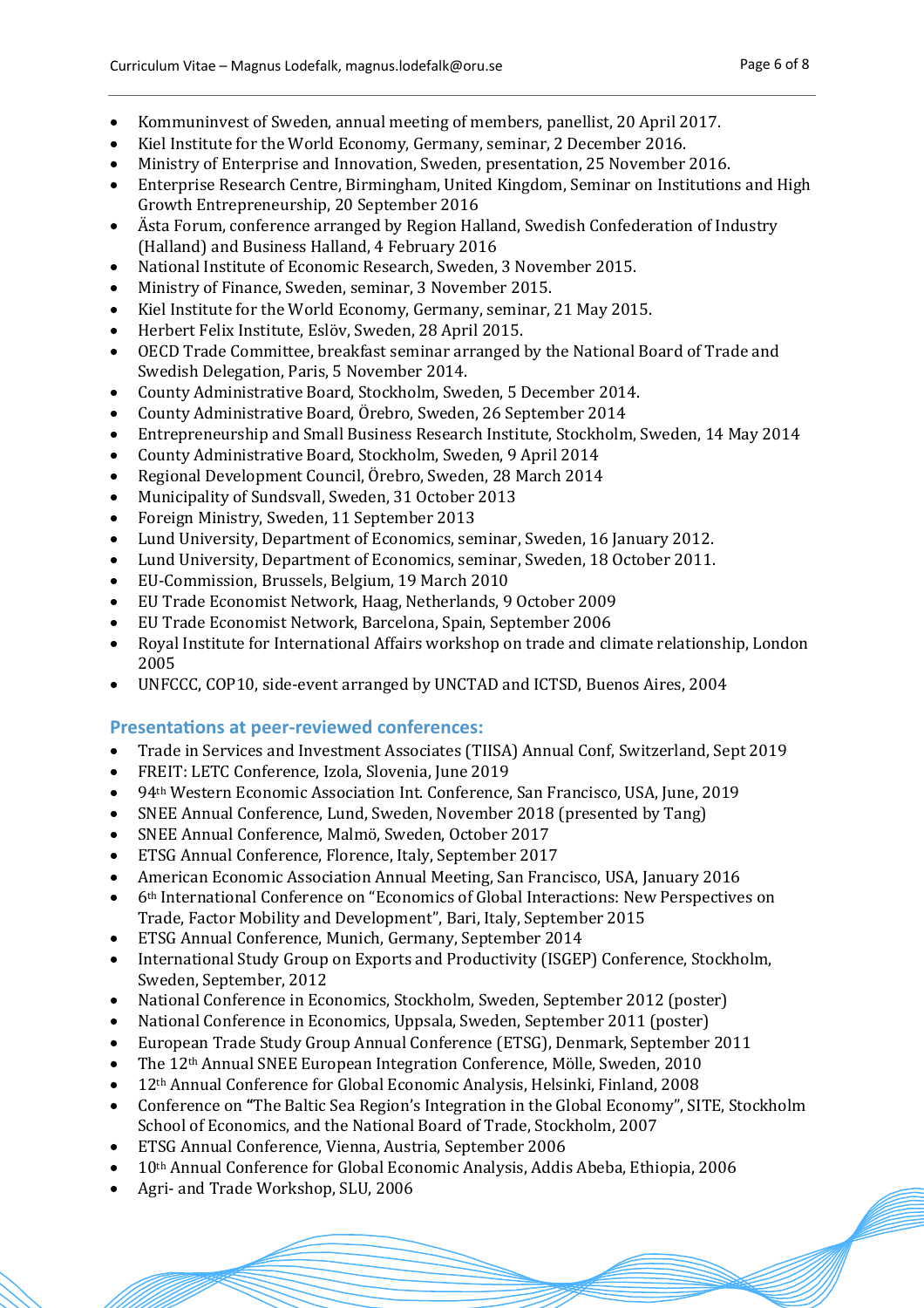## **Other experiences:**

- Co-initiator and co-organizer of workshop on publishing in higher-ranked journals, Örebro University, 2018.
- Evaluator, rapporteur and panellist, Horizon 2020, European Commission, 2017.
- Co-initiator of the Örebro University Junior Faculty organisation, 2017.
- Lecturer and coordinator, Economic analysis, Economics 101, Örebro Univ, Fall 2016
- Organiser of the seminar series in economics, Örebro University, 2016-
- Brown-bag seminar series initiator and coordinator, Örebro University, 2016.
- Main lecturer and course manager for advanced course on The International Trading System, Örebro University, 2011-2014.
- Co-organised research meetings in economics, Örebro University, 2011-2012
- Arranged a workshop on micro-level analysis of globalisation, National Board of Trade, May 2010.
- Presented at seminar on the development of services and their importance for success, National Board of Trade and Almega, Sweden, 20 April 2010
- Started up, managed and spread knowledge about micro-level database at the National Board of Trade in 2007-2010.
- Held an introduction to GTAP and other GE models workshop, National Board of Trade, 2008.
- Taught on international trade various courses for Chinese, Eastern European and Swedish government officials, academics and students; Stockholm, Lund, Örebro and Tallinn; 2005-2010.
- Guest lecturing on policy responses to globalisation in the trade and environment field, MAcourse; Uppsala University 2006.
- Coordinator and Chair for session on global environmental governance, Sino-Swedish Senior Seminar on Trade and Environment, Saltsjöbaden, 2006.
- Member of the reference group for a major research call (Trade & Environment, 30 mn SEK) of the MISTRA research foundation
- Taught on trade and environment in the WTO courses for Chinese officials and academics; Stockholm and Lund; 2005.
- Started up GTAP-work at the National Board of Trade in 2005.
- Presented climate and trade rules, ICTSD workshop on trade and climate relationship, Geneva, 2004.
- Presented climate and trade rules, Wilton Park conference on climate change, England, 2003.

# Referee activities and grading committees

- Journal of World Trade (1), The World Economy (3), OECD (2), Rev of World Econ/Weltwirtschaftliches Archiv (3), Journal of Econ and Stat/Jahrbücher für Nationalökonomie und Statistik (1), Journal of Reg Science (1), Annals of Reg Science (1), Manchester School (1), Swedish National Board of Trade (1), Journal of Int. Trade and Econ Dev  $(1)$ , Journal of Business Venturing  $(1)$ , International Trade Journal  $(1)$
- Final reviewer, pre-Viva PhD Thesis paper, Polina Knutsson, Lund University, June 2019
- Final discussant, pre-Viva PhD Thesis seminar, Irina Andone, Uppsala University, Jan 2018

# Supervision of PhD students

- Erik Engberg, starts August 17 2020.
- Johan Karlsson, started January 2016, completed 3 April 2020.
- Aili Tang, from January 2017, completed 25 May 2018.
- Louise Johannesson, from April 2016, completed 23 March 2018.
- Anton Gidehag, January 2015 November 2016.